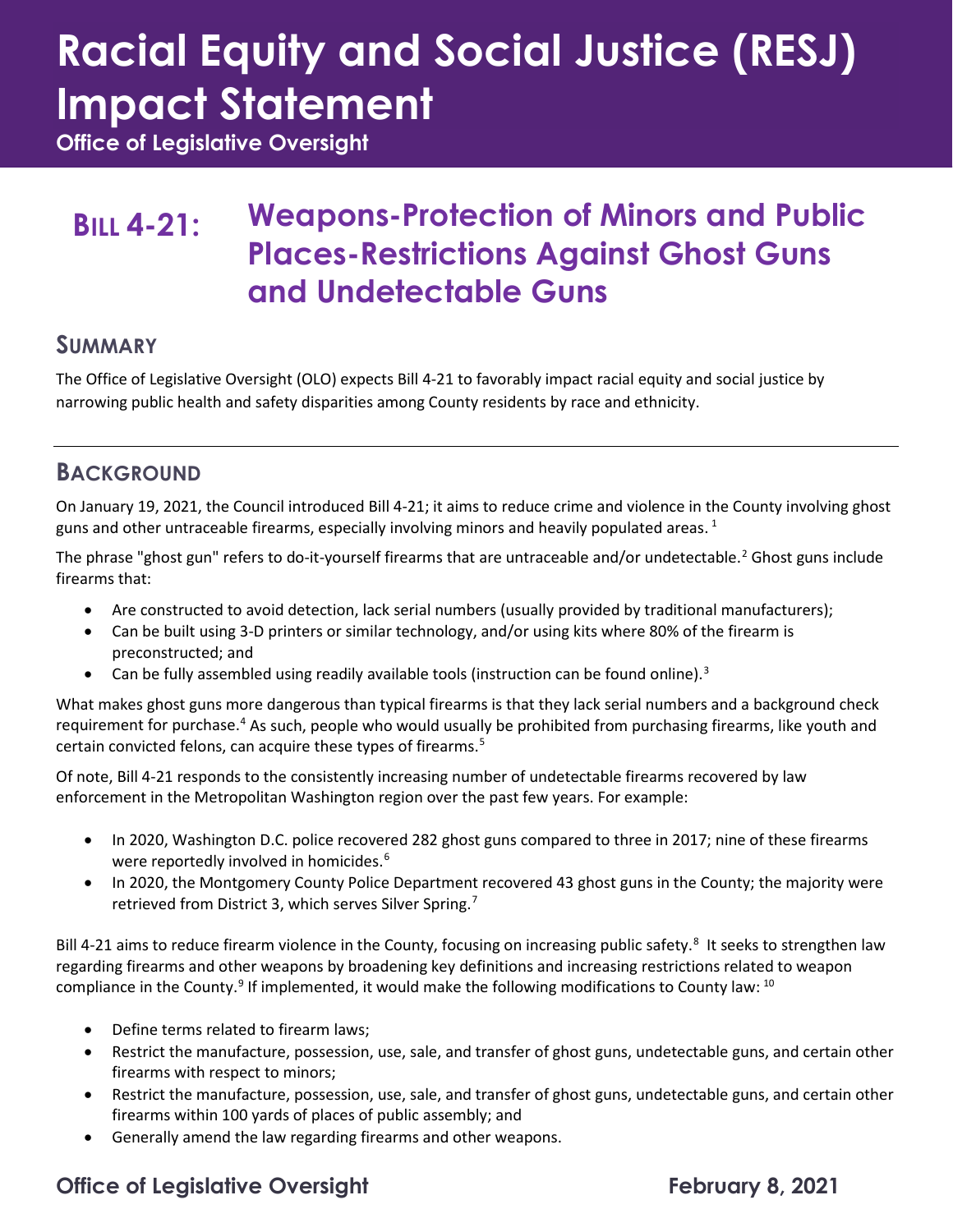#### **DEMOGRAPHIC DATA**

Understanding the impact of Bill 4-21 on racial equity and social justice in the County requires a review and analysis of local data describing incidents of firearm violations and violence.

As noted in Table 1, a review of the Montgomery County Police Department data finds a 31% increase in firearm recoveries over the past five years.[11](#page-3-10) A review of data compiled by Healthy Montgomery, the County's community health improvement initiative, further finds that disparities in firearm hospitalization rates by race and ethnicity.<sup>[12](#page-3-11)</sup> Black residents experienced an age-adjusted firearm hospitalization rate of 8.6 per 100,000 persons from 2016-2018 compared to 2.4 for Latinx residents, 1.2 for White residents, and 0.3 for Asian residents. <sup>[13](#page-3-12)</sup> These findings suggests that the increase in firearm recoveries may disparately impact Black and to a lesser extent Latinx residents.

| <b>Firearm Incidents</b>  | 2015  | 2016 | 2017 | 2018 | 2019  | Change |
|---------------------------|-------|------|------|------|-------|--------|
| Homicides                 | 30    | 16   | 23   | 20   | 15    | $-15$  |
| Non-Fatal Shootings       | $***$ | 90   | 79   | 93   | 99    | $***$  |
| <b>Firearm Recoveries</b> | 767   | 877  | 912  | 941  | 1,047 | $+280$ |

| <b>Table 1: Montgomery County Firearm Incidents</b> |  |  |
|-----------------------------------------------------|--|--|
|-----------------------------------------------------|--|--|

Sources: Montgomery County Police Department Crime Reports 2015-2019

Disproportionality by race in local firearm hospitalizations is consistent with state and national data describing disproportionality by race in firearm deaths. For example, data compiled by the Center for Disease Control shows that Black residents represented 29% of Maryland's population but represented 57% of the victims killed by firearms in 2018.<sup>[14](#page-3-13)</sup> Nationally, Black people represented 19% of the Country's population but represented 25% (9,959 a total of 39,740 people) of the victims killed by firearms in 2018.<sup>[15](#page-3-14)</sup>

#### **ANTICIPATED RESJ IMPACTS**

Assuming the number of firearms and firearms recoveries drive firearm injuries, reducing the number of firearms in the County should reduce the number of firearm hospitalizations. Given that Black and Latinx residents face the highest rates of firearm hospitalizations, a decline in available firearms should disproportionately benefit Black and Latinx residents. Consequently, OLO anticipates that Bill 4-21 would favorably impact racial equity and social justice in the County by reducing firearm hospitalizations and potentially narrowing the gap in local firearm hospitalization rates by race and ethnicity.

#### **METHODOLOGIES, ASSUMPTIONS, AND UNCERTAINTIES**

This RESJ impact statement and OLO's analysis rely on several information sources, including Census data, MCPD Reports, and unpublished ghost gun data, and County Council packets. OLO also reviewed several sources to understand trends and disparities in firearm incidents by race and ethnicity locally and nationally. These include: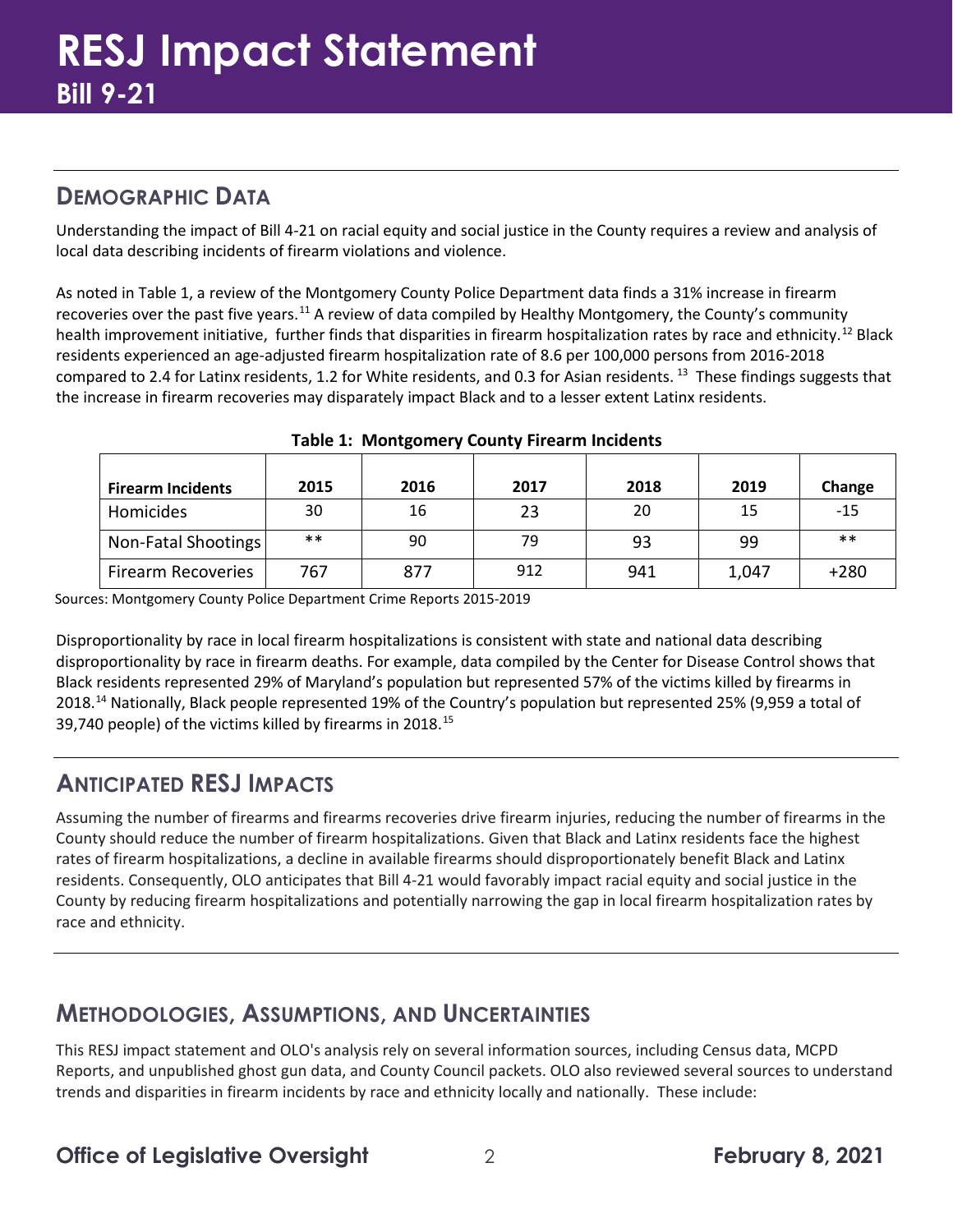## **RESJ Impact Statement Bill 9-21**

- Causes of Injury-Related Death, 2018, Center for Disease Control and Prevention<sup>[16](#page-3-15)</sup>
- Racial Equity Profile, Montgomery County, Office of Legislative Oversight<sup>17</sup>
- Healthy Montgomery Core Measures Data Summary

OLO also visited the websites of Marylanders to Prevent Gun Violence,<sup>[18](#page-3-17)</sup> Everytown Research,<sup>[19](#page-3-18)</sup> and the Educational Fund to Stop Gun Violence<sup>[20](#page-3-19)</sup> for information.

#### **RECOMMENDED AMENDMENTS**

The County's Racial Equity and Social Justice Act requires OLO to consider whether recommended amendments to bills aimed at narrowing racial and social inequalities are warranted in developing RESJ impact statements.<sup>[21](#page-3-20)</sup> OLO has determined that the key provisions included in Bill 4-21 align with the best practices for reducing disproportionality in firearm injuries. Consequently, this RESJ impact statement does not offer recommendations.

#### **CAVEATS**

Two caveats to this racial equity and social justice impact statement should be noted. First, predicting the impact of legislation on racial equity and social justice is a challenging, analytical endeavor due to data limitations, uncertainty, and other factors. Second, this RESJ statement is intended to inform the legislative process rather than determine whether the Council should enact legislation. Thus, any conclusion made in this statement does not represent OLO's endorsement of, or objection to, the bill under consideration.

#### **CONTRIBUTIONS**

OLO staffer Dr. Theo Holt, RESJ Performance Management and Data Analyst, drafted this RESJ statement with assistance from Dr. Elaine Bonner-Tompkins, OLO Senior Legislative Analyst.

<sup>1</sup> Montgomery County Council, Bill 4-21, Streets and Roads- Sidewalk and Roads - Sidewalk Snow Removal - Amendments**,** January 2021, Montgomery County, Maryland.

 $<sup>2</sup>$  Ibid.</sup>

 $3$  Ibid.

<sup>4</sup> Katherine E. Beyer, Busting the Ghost Guns: A Technical, Statutory, and Practical Approach to the 3-D Printed Weapon Problem, Volume 103, Issue 3, 2014, Kentucky Law Journal, University of Kentucky. [Busting the Ghost Guns: A Technical, Statutory, and](https://uknowledge.uky.edu/cgi/viewcontent.cgi?article=1078&context=klj)  [Practical Approach to the 3-D Printed Weapon Problem \(uky.edu\)](https://uknowledge.uky.edu/cgi/viewcontent.cgi?article=1078&context=klj)

 $<sup>5</sup>$  Ibid.</sup>

<sup>6</sup> Tom Jackman, Attorneys general in D.C., Md. And Va. Support lawsuit demanding AFT regulate 'ghost guns,' December 24, 2020, The Washington post.

 $7$  Unpublished Ghost Gun Data compiled and shared with OLO on December 11, 2020 by the County Council.

<sup>8</sup> Ibid

<sup>9</sup> Bill 4-21

 $10$  Ibid

<sup>11</sup> MCPD policy, Planning & Quality Assurance Division, 2019 Annual Report on Crime & Safety, Montgomery County Department of Police, Montgomery County Maryland. 2019 MCPD Annual Report on Crime and Safety FINAL (1).pdf (montgomerycountymd.gov)